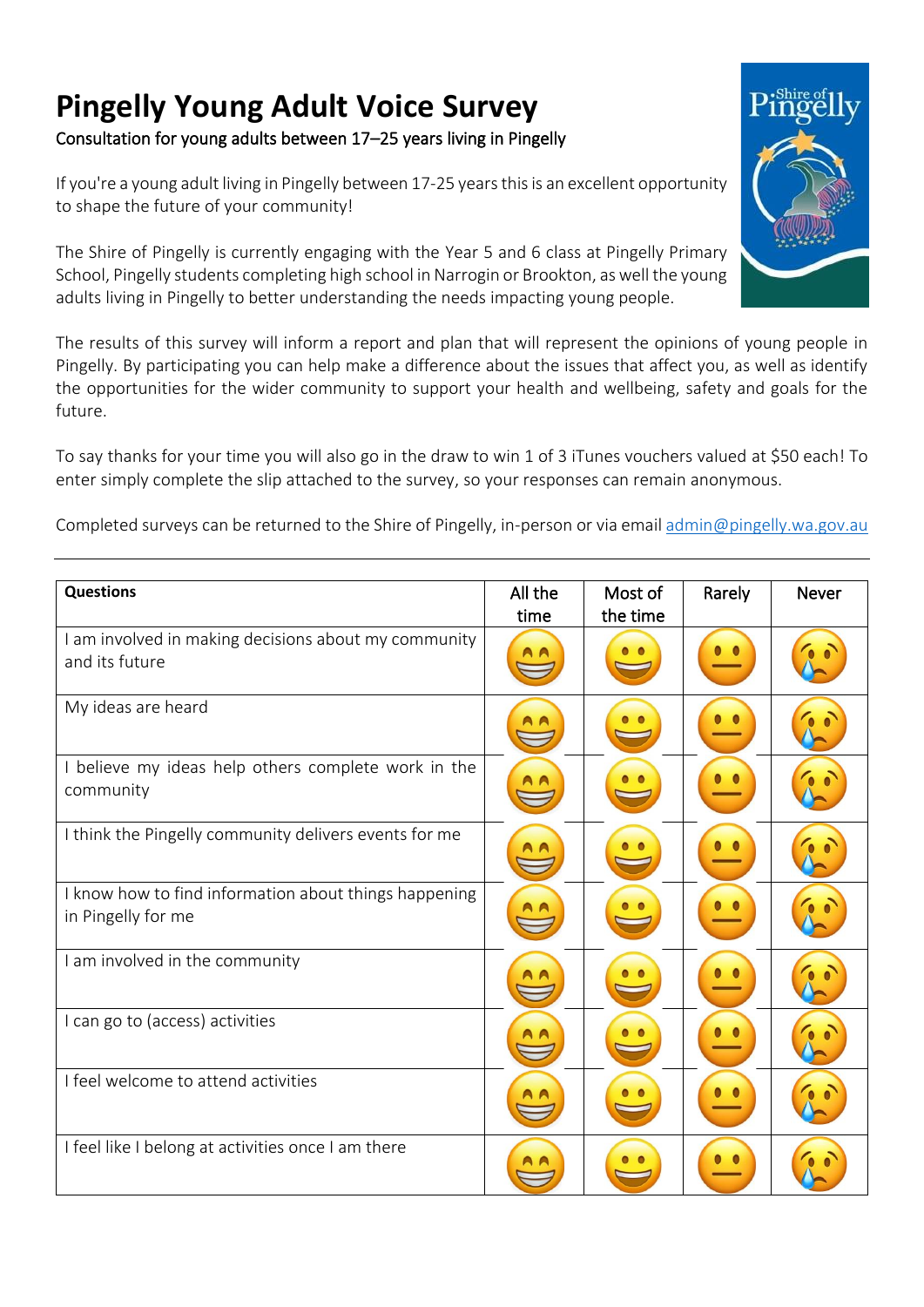| <b>Questions</b>                                                    | All the | Most of  | Rarely | <b>Never</b> |
|---------------------------------------------------------------------|---------|----------|--------|--------------|
|                                                                     | time    | the time |        |              |
| Sport is important to me                                            |         |          |        |              |
| The arts is important to me                                         | A A     |          |        |              |
| Music is important to me                                            |         |          |        |              |
| There are opportunities for me to stay fit and physically<br>active | A A     |          |        |              |
| There are opportunities for me to participate in art                | A A     |          |        |              |
| There are opportunities for me to participate in music              |         |          |        |              |

| <b>Questions</b>                                                                                                                         | Yes | <b>No</b> |
|------------------------------------------------------------------------------------------------------------------------------------------|-----|-----------|
| I feel safe in the community                                                                                                             |     |           |
| If I feel unsafe, I know where to get help in the community                                                                              |     |           |
| If I have a problem, I know someone I can talk to about it                                                                               |     |           |
| If a friend feels unsafe, I know someone who I can talk to about it                                                                      |     |           |
| I feel safe online                                                                                                                       |     |           |
| When I feel unsafe online, I know what to do                                                                                             |     |           |
| I have had opportunities to work with older people/Elders regarding community<br>matters                                                 |     |           |
| Other than family, I interact with older people/Elders in the community                                                                  |     |           |
| I have goals for my future                                                                                                               |     |           |
| When I go to complete high school in another community, I would like there to be<br>opportunities for me to remain connected to Pingelly |     |           |